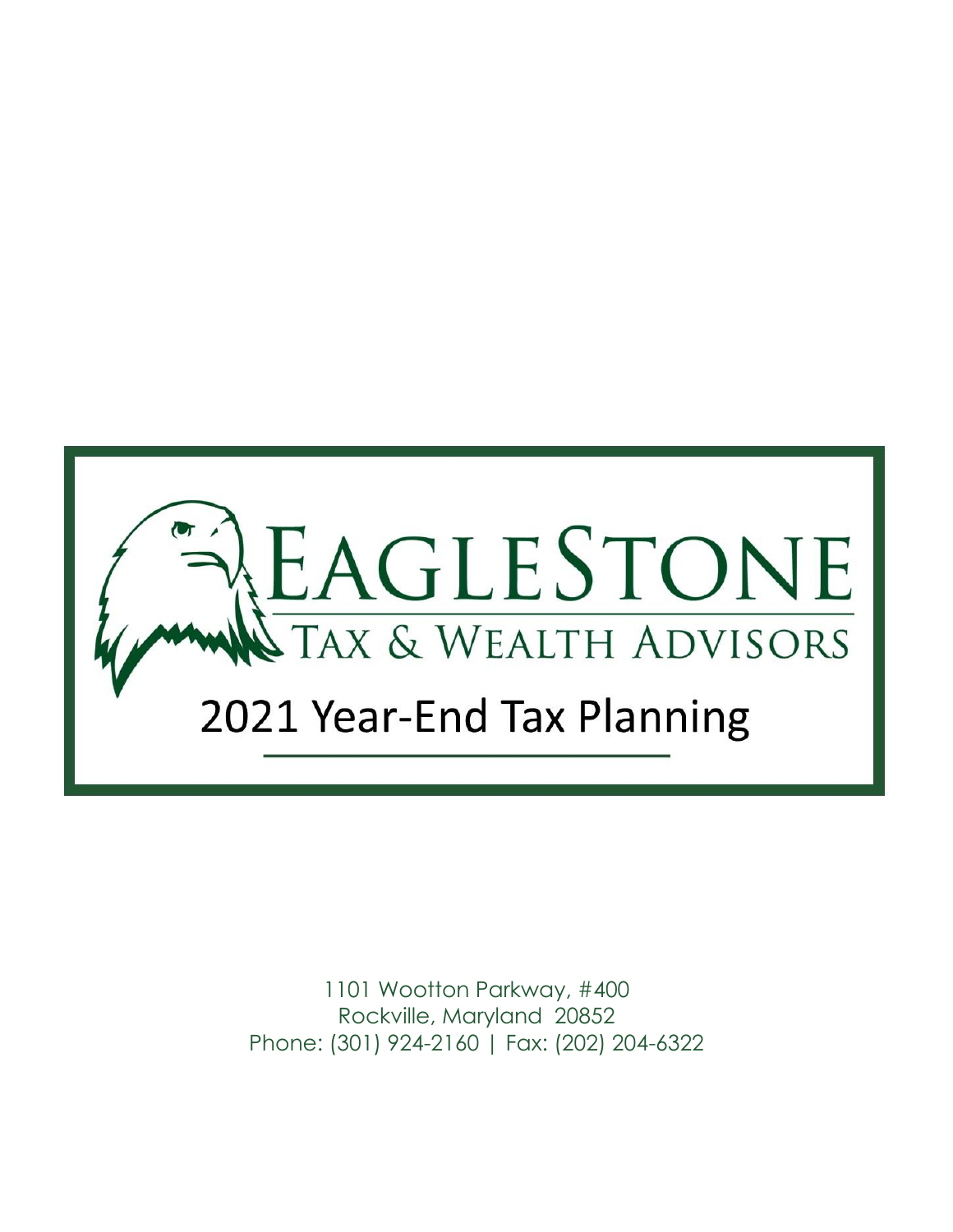# Table Of Contents

Year-End Tax Planning Overview 3

Basic Tax Planning Strategies 4

IRAs and Retirement Plans – A Key Part of Planning 4

The 2021 Tax Planning Environment 5

- ➢ American Rescue Plan Act
- ➢ Individuals
- ➢ Businesses

The New Maryland Entity-Level Tax 7

The Infrastructure Investment and Jobs Act and the Build Back Better Act – Overview 7

Summary 8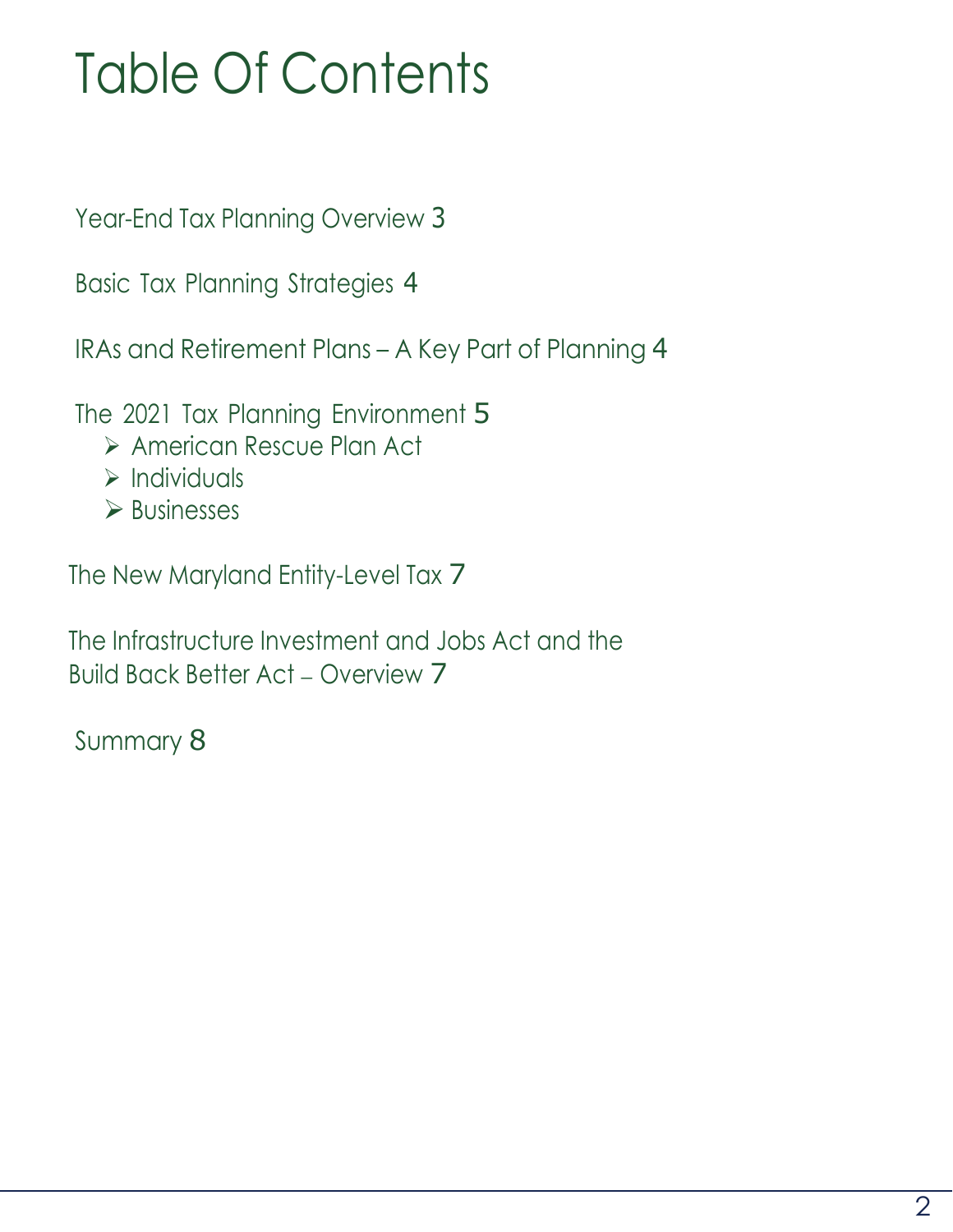# Year-End Tax Planning Overview

As we wrap up 2021, it's important to take a closer look at your tax and financial plans. This year likely brought challenges and disruptions that significantly impacted your personal and financial situations –– a continued global pandemic, several significant natural disasters, new tax laws and political shifts. Now is the time to take a closer look at your current tax strategies to make sure they are still meeting your needs and take any last-minute steps that could save you money.

We're here to help you take a fresh look at the health of your tax and financial well-being. Please contact us at your earliest convenience to discuss your tax situation so we can develop a customized plan. In the meantime, this document takes a look at some issues to consider as we approach year end.

It is important to consider the following when evaluating tax planning strategies:

- The objective should be to achieve your personal financial and/or business goals in the most tax-efficient manner possible.
- Minimizing taxes can potentially enhance overall investment and business returns.
- Although tax planning is most effective when done throughout the year, many tax-saving strategies can be identified and implemented as year end approaches.
- New tax legislation routinely presents tax planning opportunities. Therefore, ongoing tax planning is necessary to take advantage of tax-saving strategies.
- Effective tax planning requires accurate estimates of taxable income for 2021 and 2022; developing reliable estimates is critical to making planned tax savings.
- Not every tax planning opportunity is appropriate for every person. However, identifying specific planning ideas that work for your profile can potentially reduce your tax liabilities.

Most tax tips, suggestions, and strategies are of little practical help without an understanding of your current tax situation. This is particularly true for year-end planning and why it is important to evaluate your current tax situation while there's still time to affect your bottom line for the 2021 tax year. Tax projections will help you estimate your present tax situation and identify any possible issues you'll need to address.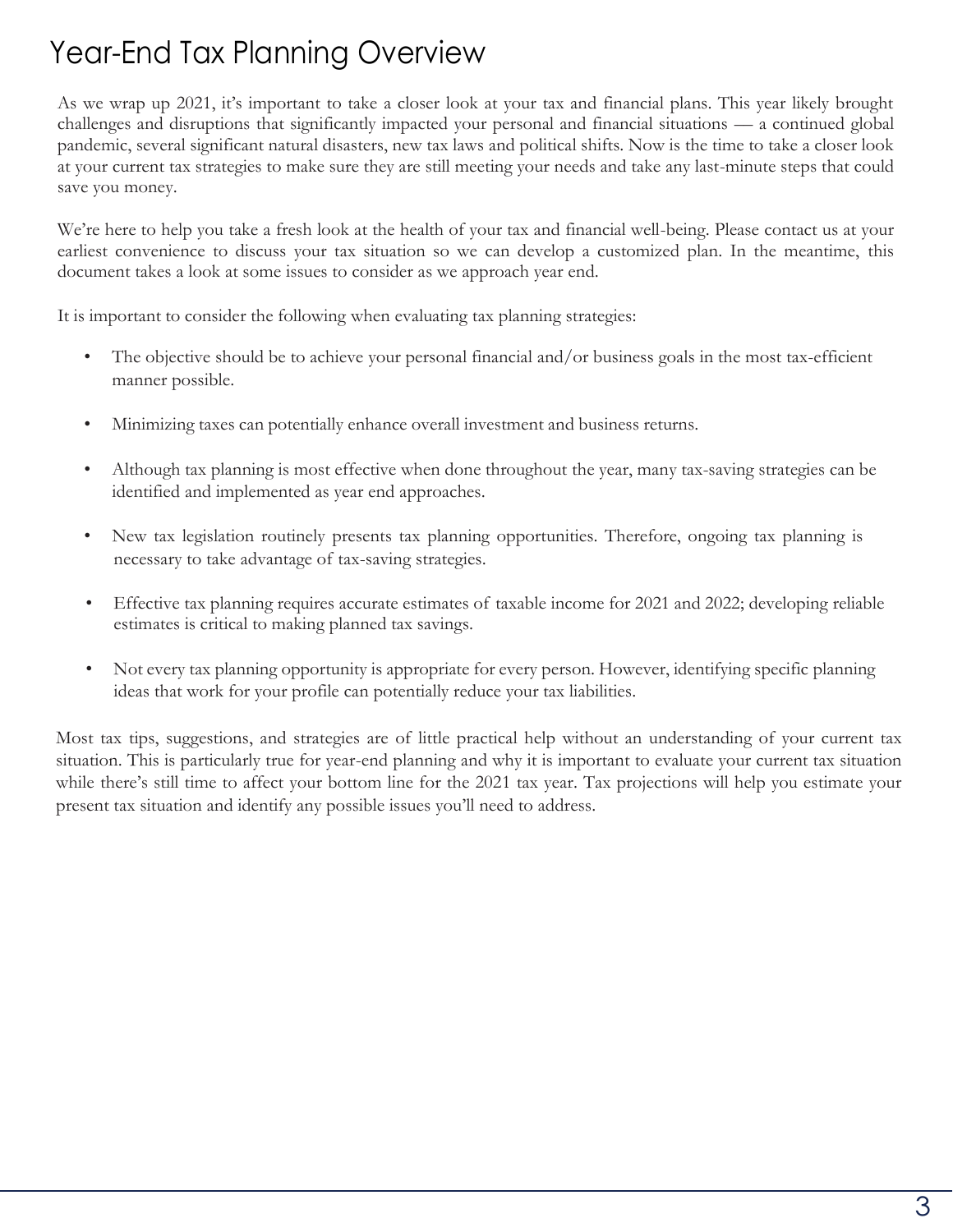# Basic Tax Planning Strategies

### Timing is Everything

The last few months of the year may be the time to consider deferring or accelerating income and deductions, taking into consideration the impact on both this year's and next year's taxes.

#### Delaying Income & Accelerating Deductions

You may be able to defer a year-end bonus, defer the sale of capital gain property (or take installment payments rather than a lump-sum payment), or delay the collection of business debts, rents, and payments for services. Doing so may allow you to defer paying tax on the income until next year. If there's a chance that you'll be in a lower income tax bracket next year, deferring income could mean paying less tax on that income as well.

Similarly, we can consider strategies to accelerate deductions into 2021. If you itemize deductions, you might accelerate some deductible expenses like medical expenses, qualifying interest, or state and local taxes (for those not exceeding the new \$10,000 cap) by making payments before year end. You may also consider making next year's charitable contribution this year instead.

#### Accelerating Income & Postponing Deductions

What if you'll be in a higher tax bracket in 2022? If you know that you'll be paying taxes at a higher rate in 2022 (say, for example, that an out-of-work spouse will be reentering the workforce in January), you might take the opposite track. Consider whether it makes sense to try to accelerate income into 2021, and to postpone deductible expenses until 2022.

#### Withholding from Wages

If it is projected that you will owe a substantial amount when you file this year's income tax return, ask your employer to increase your income tax withholding amounts before the year end. Even though the additional withholding will come from your last few paychecks, it's generally treated as having been withheld evenly throughout the year. This may help you to avoid paying an estimated tax penalty due to under withholding. If your situation is the opposite, where you have significantly overpaid your taxes and estimate you'll be receiving a large refund, you can reduce your withholding accordingly, putting money back in your pocket this year, as opposed to waiting for your tax refund to come in the following year.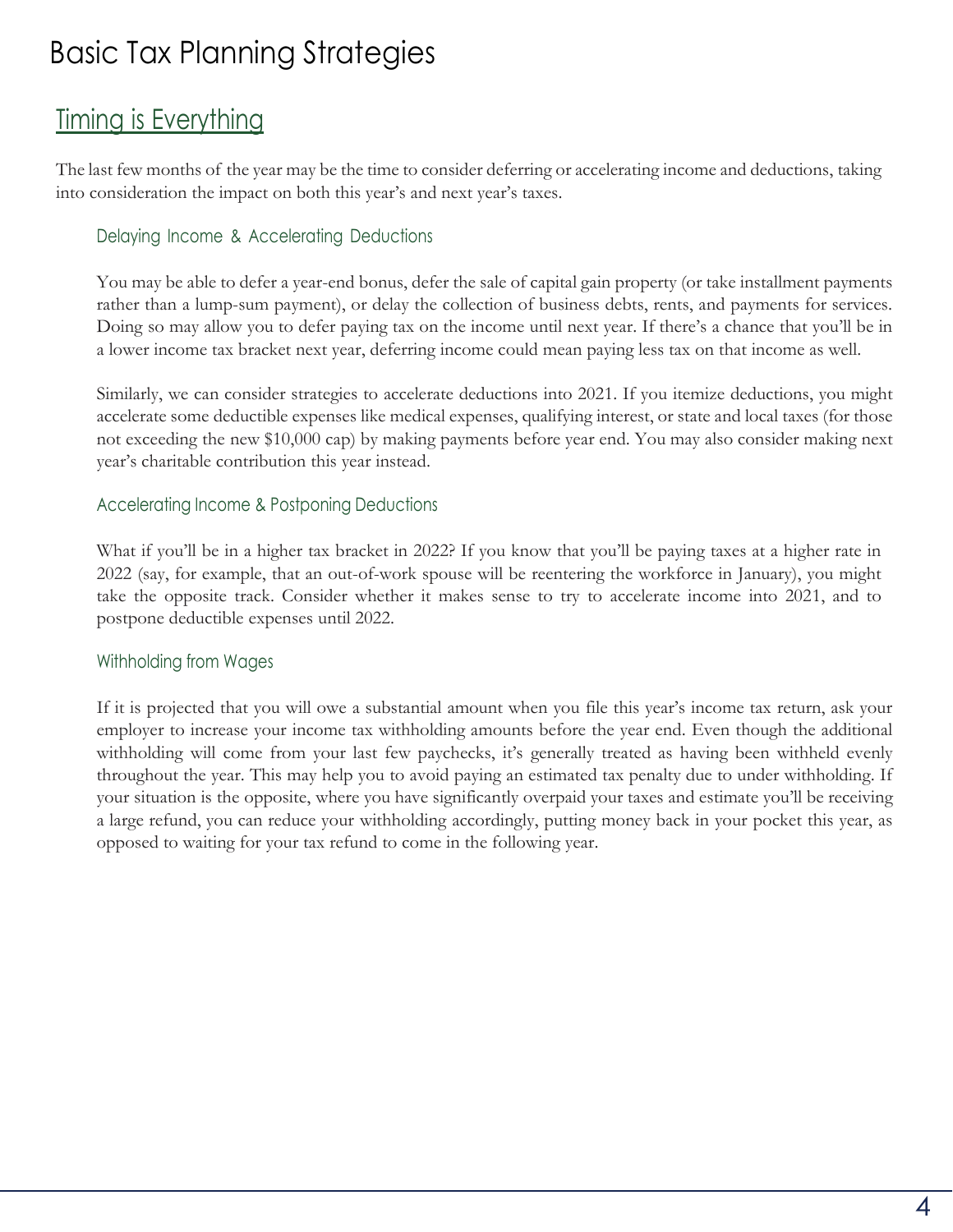# IRAs and Retirement Plans — A Key Part of Planning

Make sure that you're taking full advantage of tax-advantaged retirement savings vehicles. Traditional IRAs (assuming that you qualify to make deductible contributions) and employer-sponsored retirement plans such as 401(k) plans allow you to contribute funds pretax, reducing your 2021 taxable income. Contributions you make to a Roth IRA (assuming you meet the income requirements) or a Roth 401(k) aren't deductible, so there's no tax benefit for 2021, but qualified Roth distributions are completely free from federal income tax, making these retirement savings vehicles very appealing.

For 2021, you can contribute up to \$19,500 to a 401(k) plan (\$26,000 if you're age 50 or older), and up to \$6,000 to a traditional IRA or Roth IRA (\$7,000 if age 50 or older). The window to make 2021 contributions to an employer plan typically closes at the end of the year, while you generally will have until the original due date of your 2021 federal income tax return to make 2021 IRA contributions.

# The 2021 Tax Planning Environment

### American Rescue Plan Act

Many tax provisions were implemented under the American Rescue Plan Act (ARPA) that was enacted on March 21, 2021. This act aimed to help individuals and businesses deal with the COVID-19 pandemic and its ongoing economic disruption. Also, some tax provisions were passed late in December 2020 that will impact this filing season. Below is a summary of the highlights in recent tax law changes to help you plan:

#### Employee Retention Credit (ERC)

The ERC is a refundable payroll tax credit that may be claimed by eligible employers who pay qualified wages to qualifying employees. The ERC encouraged businesses to keep employees on their payroll during the pandemic. Changes were made with legislation to allow businesses to qualify for both Paycheck Protection Program (PPP) loans and the ERC.

#### Family And Sick Leave Credits

The American Rescue Plan Act extended the family and sick leave credits to September 30, 2021. These credits are intended to compensate employers and self-employed people for coronavirus-related paid family, sick, and medical leave.

#### Small Business Administration (SBA) loans

Though the PPP ended on May 31, 2021, existing borrowers may be eligible for PPP loan forgiveness. Even though the PPP loan forgiveness is not taxable for federal purposes, there may be state implications. There are also other COVID-19 relief measures offered through the SBA. We can help you navigate the tax and financial complexities of these programs.

#### Virtual currency/cryptocurrency

Virtual currency transactions are becoming more common. There are many different types of virtual currencies, such as Bitcoin, Ethereum and non-fungible tokens (NFTs). The sale or exchange of virtual currencies, the use of such currencies to pay for goods or services, or holding such currencies as an investment, generally has tax impacts. This is a very complex area, but we can help you work through the reporting requirements and tax consequences.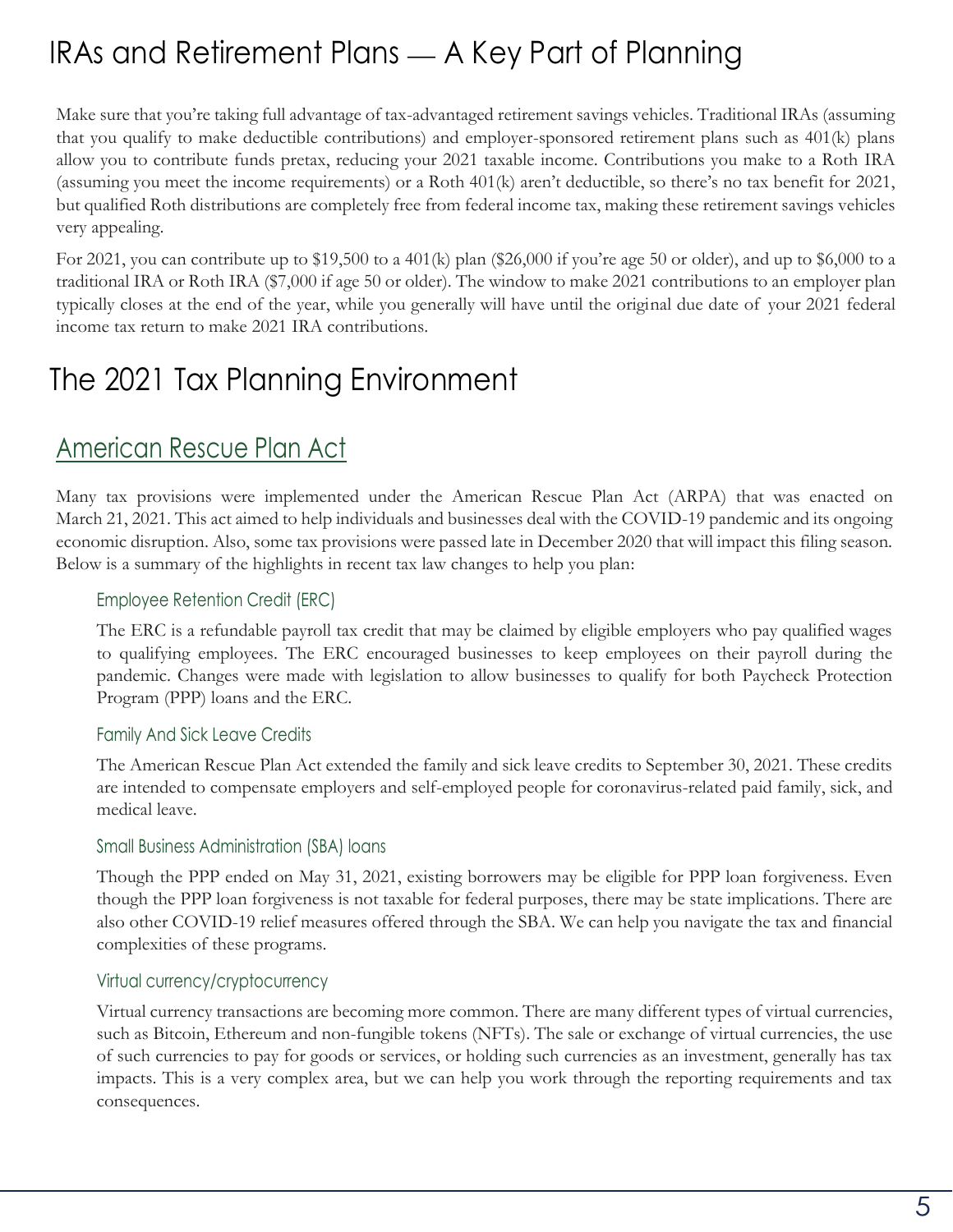### Individuals

- The number of tax brackets remain the same; however, as they are every year, the 2021 tax brackets were adjusted to account for inflation.
- The standard deduction increased for individuals and couples to \$12,550 and \$25,100, respectively, for 2021.
- Personal exemptions will remain at \$0.
- Cash contributions deductible for non-itemized taxpayers of up to \$300 for individual taxpayers and \$600 for married individuals filing joint returns.
- Itemized deductions:
	- ➢ State and property tax deductions are limited to \$10,000.
	- ➢ Miscellaneous itemized deductions have been eliminated.
	- ➢ Medical expenses are deductible to the extent they exceed 7.5% of income for 2021.
- For 2021 only, ARPA made the child tax credit refundable; increased the age from under 17 at  $12/31/2021$  to under 18; and increased the maximum to \$3,000 if six years old or older, \$3,600 if under six at 12/31/2021. Half of the credit was payable (monthly) in advance, to be reconciled with the return and allowing for a higher AGI phaseout and a minimum \$2,000 safe harbor.
- Tax credits for [residential energy efficiency](https://www.energystar.gov/about/federal_tax_credits/non_business_energy_property_tax_credits) have now been extended, retroactively, through 12/31/2021. The tax credit for [builders of energy efficient homes](https://www.energystar.gov/about/federal_tax_credits/federal_tax_credit_archives/tax_credits_home_builders) has also been retroactively extended through 12/31/21. Tax deductions for [energy efficient commercial buildings](https://www.energystar.gov/about/federal_tax_credits/federal_tax_credit_archive/tax_credits_commercial_buildings) allowed under Section 179D of the Internal Revenue Code were made permanent under the Consolidated Appropriations Act of 2021.

### **Businesses**

- Business Meals There is a 100% deduction (rather than the prior 50%) for expenses paid for food or beverages provided by a restaurant. This provision is effective for expenses incurred after December 31, 2020, and expires at the end of 2022.
- Purchases of Property and Equipment With tax-favorable options available to businesses, many purchases can be completely written off in the year they are placed in service. Plus, there are tax-favorable rules that permit qualified improvement property to qualify for 15-year depreciation and, therefore, also be eligible for 100% firstyear bonus depreciation.
- Net Operating Losses If you have significant losses from 2018 to 2020, you may be able to carry those losses back up to five years, which can significantly impact a prior year where there was a tax liability.
- Methods of Accounting More businesses can use the cash method of accounting. This can be helpful for cashflow purposes and is generally easier to apply than the accrual method of accounting. There are qualifications that must be met, but we can help you understand if your business would benefit.
- Sales And Use Tax Considerations States are continuing to make changes to their Sales and Use Tax laws and filing requirements following the U.S. Supreme Court ruling in *South Dakota v. Wayfair, Inc.* Please ask us how this case impacts your business.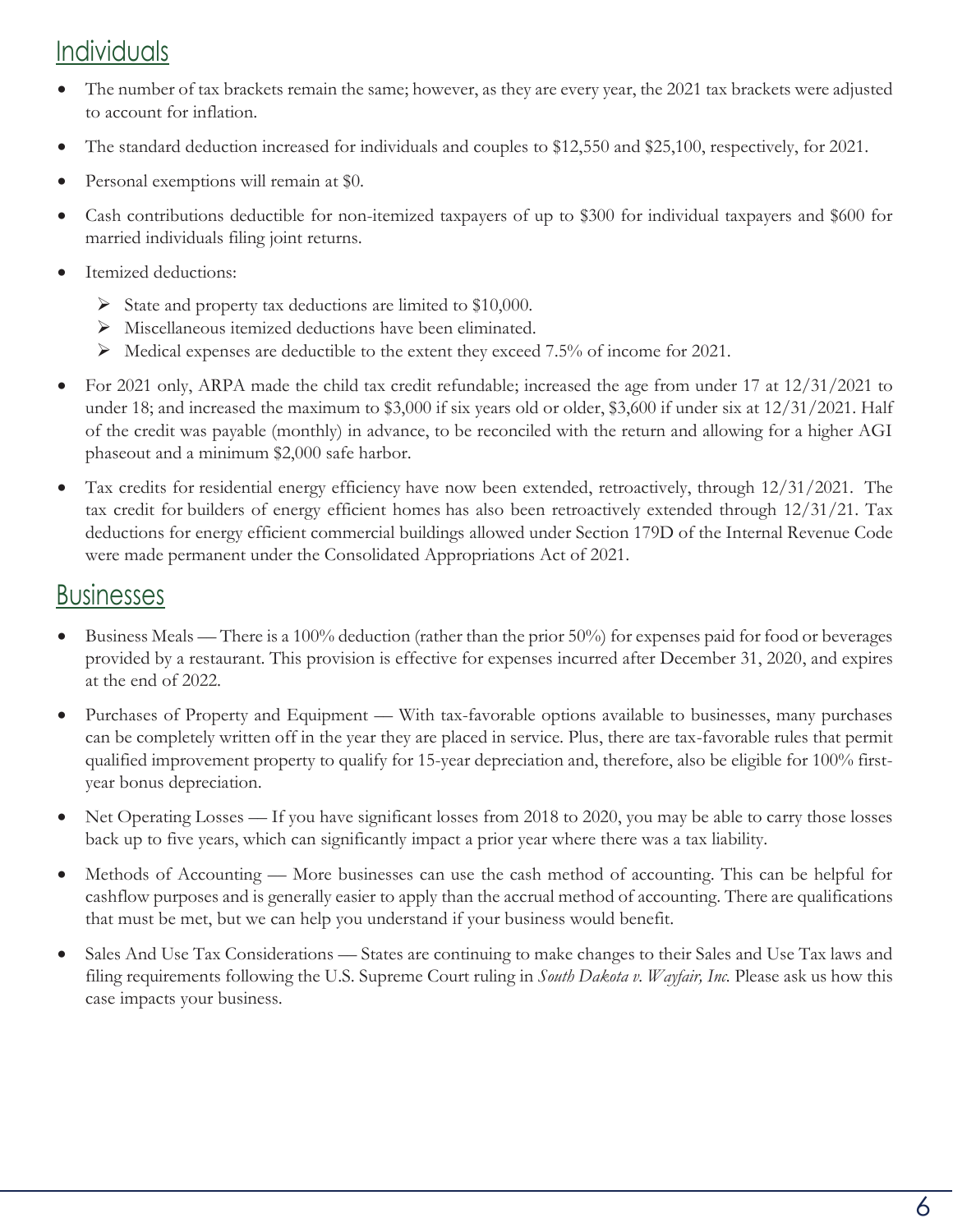# The New Maryland Entity-Level Tax

As a response to the federal cap of \$10,000 on the state and local tax (SALT) deduction passed in 2020, several states (Connecticut, Louisiana, Maryland, New Jersey, Oklahoma, Rhode Island, and Wisconsin) have enacted an option to have the passthrough entity (S corporations & partnerships) be taxed on the entity level.

The IRS released a letter on November 9, 2020, announcing proposed regulations clarifying that state and local income taxes imposed on and paid by a partnership or an S corporation on its income will be allowed a deduction on the federal partnership or S corporation (and not being limited).

As a result, state and local income taxes, whether mandatory or elective, will be deductible at the level of the federal partnership or S corporation and not passed through to individual partners or shareholders of the entity who are subject to the SALT deduction limitation that applies to individuals who itemize deductions for federal income tax purposes.

There is still time to plan accordingly and pay in estimated state income taxes on the entity level before year end, thus providing a federal tax deduction on your 2021 partnership or S corporation tax return.

# The Infrastructure Investment and Jobs Act and the Build Back Better Act – Overview

The President signed the Infrastructure Investment and Jobs Act on November 15, 2021. The House is still debating budget reconciliation legislation (The Build Back Better Act). The following are "selected" provisions included in these tax bills. We have included brief summaries of some of these provisions. We have by no means included all changes included in the Infrastructure Investment and Jobs Act and the Build Back Better Act, and the provisions of the Build Back Better Act we have included are subject to change as the legislation makes its way through Congress.

### Selected provisions from Infrastructure Investment and Jobs Act (H.R. 3684) signed by President Biden on 11/15/21:

- Employee Retention Credit (ERC) terminated for wages paid after September 30, 2021, through December 31, 2021. ERC continues for "Recovery Start-Up Business" for wages paid through December 31, 2021.
- Brokers must report digital asset transactions and digital assets subject to Form 8300 reporting for transactions of more than \$10,000 after 2022.
	- ➢ Definition of "Broker" expanded to include anyone who for consideration effectuates "Transfers of Digital Assets on Behalf of Another Person."
	- ➢ "Digital Asset" defined as "Any Digital Representation of Value Recorded on a Cryptographically-Secured Distributed Ledger or Any Similar Technology."